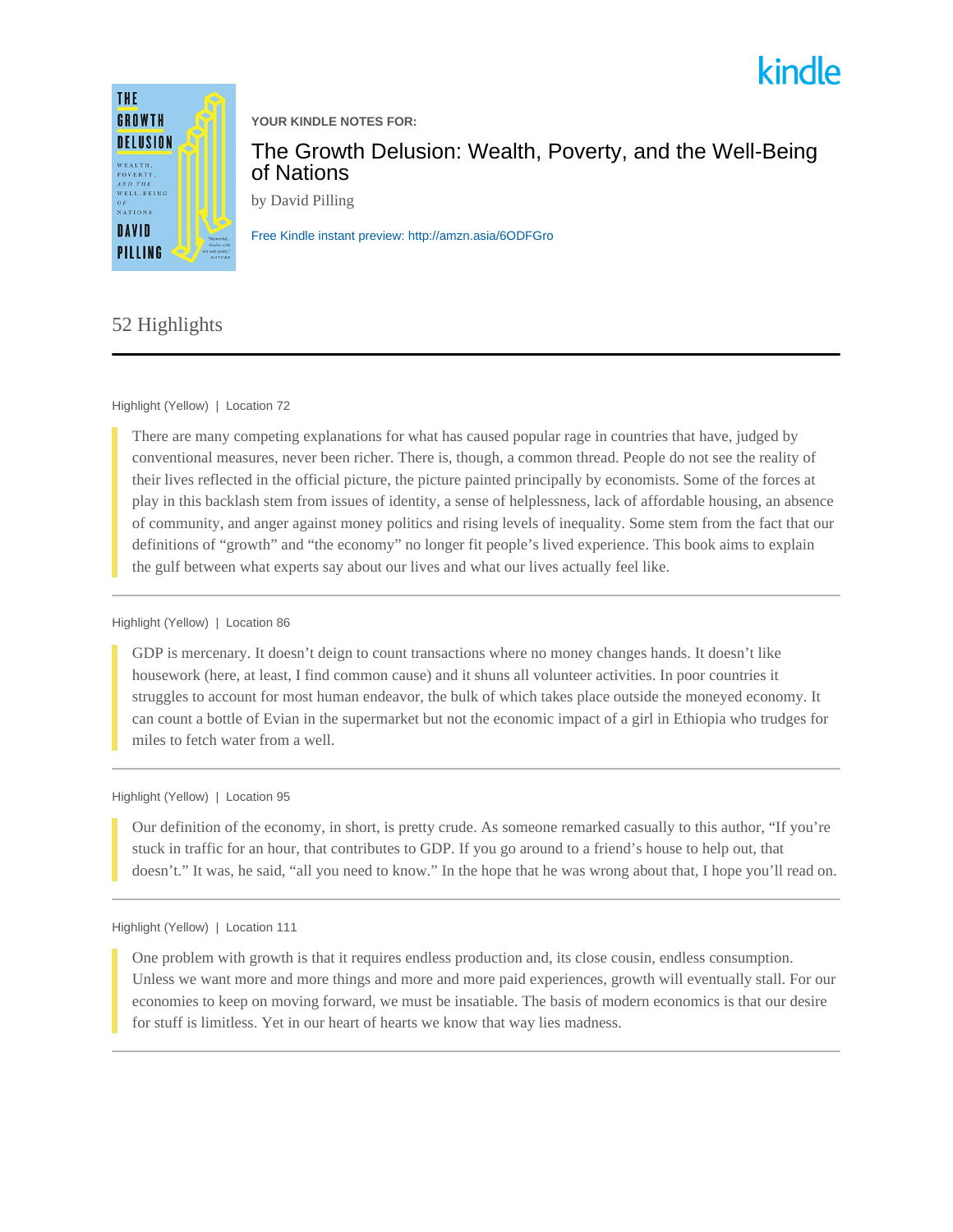#### Highlight (Yellow) | Location 163

If growth is a relatively new concept for human societies, then the economy is an even newer one. Before the invention of GDP, it was pretty difficult to define what an economy was, even if you wanted to. Before then, an economy was pretty much a cost saving, what Jane Austen meant when she wrote to her sister in 1808, "I shall eat ice and drink French wine and be above vulgar economy."9

### Highlight (Yellow) | Location 204

Only in economics is endless expansion seen as a virtue. In biology it is called cancer.11

### Highlight (Yellow) | Location 424

The way we calculate economic growth today ignores Kuznets's warnings. The bigger our banks, the more persuasive our advertisers, the worse our crime and the more expensive our health care, the better our economies are seen to be performing. That is not what Kuznets wanted. But it is what we got.

### Highlight (Yellow) | Location 510

national income, he says, has never pretended to be a moral measure, nor a proxy for well-being. "If you want to increase GDP, you should raise value-added tax, increase use of illegal drugs and prostitution and have a war," he offers. "Sounds like a right happy time, doesn't it?"

#### Highlight (Yellow) | Location 749

Nutritionists are almost unanimous in recommending that mothers breastfeed babies for the first six months.16 Because of the antibodies in colostrum, the first milk a mother produces, more than one-fifth of deaths in newborn babies could be prevented if all infants were breastfed within the first hour of life. All the women of the world could suddenly decide that they were going to breastfeed their children for the first six months to the enormous benefit of the next generation. Yet this would not affect growth in any way. In fact, economic activity would decrease because of the loss of sales of paid-for infant formula. This is a classic example of perverse accounting: we value precisely the opposite of what is actually beneficial. Those who advocate government policies to encourage breastfeeding are outgunned by lobbyists working for baby-formula companies, who can point to the economic benefits of their industry.

Highlight (Yellow) | Location 894

By the end of October, Iceland, just months previously an apparently roaring success, had gone cap in hand to the International Monetary Fund for a bailout. The stock market fell 85 percent and every Icelandic man, woman, and child was on the hook for their \$330,000 share of the \$100 billion in losses racked up by reckless banks.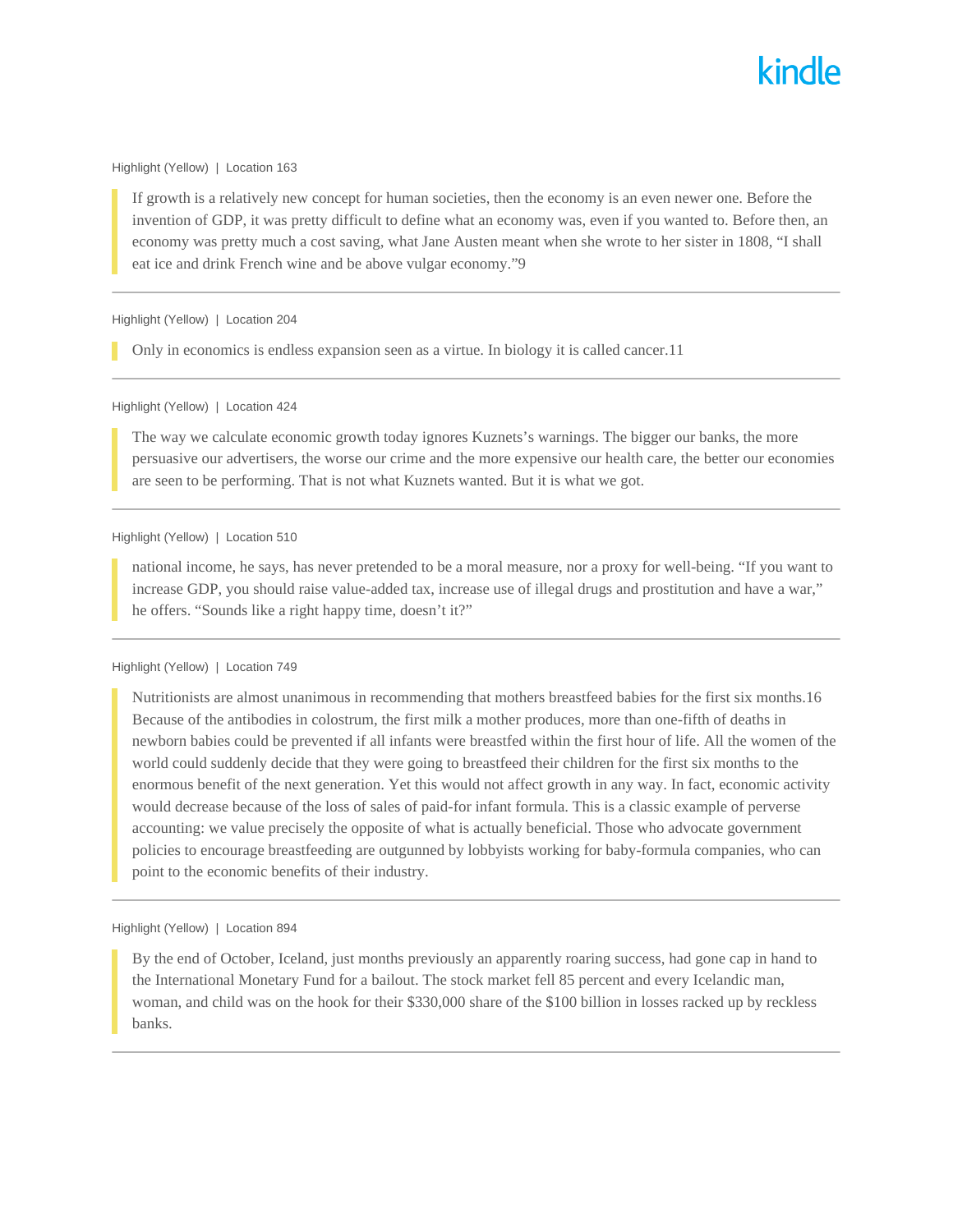#### Highlight (Yellow) | Location 922

The first is as much psychological as anything else. This is what you might call the danger of the circular argument, one that goes like this: "We all know growth is good. Growth is measured by GDP. So when GDP is going up that must be good. Giving free rein to banks to do their thing is a recipe for higher GDP. Ergo giving free rein to banks must be good." That led ambitious governments around the world, including Iceland's, to ape the Anglo-Saxon model, one that involved liberalization, deregulation, and privatization. Really anything with a "tion" on the end of it would do. Banks were allowed to get on with the business of "wealth creation"—which mostly meant shuffling bits of paper among themselves, lending recklessly, and paying themselves fat bonuses.

#### Highlight (Yellow) | Location 962

Banking, as has been said by more than one person, is socialism for the wealthy and capitalism for everyone else.

#### Highlight (Yellow) | Location 967

That brings us to the second, slightly more technical, matter of the way we account for banking activity in our national accounts. The system that has evolved is perverse. It stems from the fact that banks do not charge fees for many of their activities. If a bank lends you money, it may charge a one-off fee. But the bulk of its revenue comes from what is called the spread—the difference between the interest rate it charges you and the interest rate at which the bank itself can obtain money.

#### Highlight (Yellow) | Location 975

So, from an accounting point of view, the riskier the portfolio of loans the greater the contribution to growth. Put another way, the more catastrophically irresponsible bankers are, the more we judge them to be helping the economy to grow. It is as if a driving instructor rated your proficiency solely on the basis of your maximum speed.

#### Highlight (Yellow) | Location 1041

"The goal of disruptive technology companies, in the statistical sense, is to reduce GDP," Page said when I found him lurking in one of the corridors. "To wipe out transaction costs, which are being measured, and to replace them with convenience, which is not being measured. So the economy is shrinking, but everyone is getting a better deal. Lots of what tech is doing is destroying what wasn't needed. The end result is you're going to have less of an economy, but higher welfare."

#### Highlight (Yellow) | Location 1087

With computers and other technology services, the improvement—and therefore the fall in prices—is faster than statisticians can keep up with. That means we are overestimating inflation and thus underestimating the real size of our economies.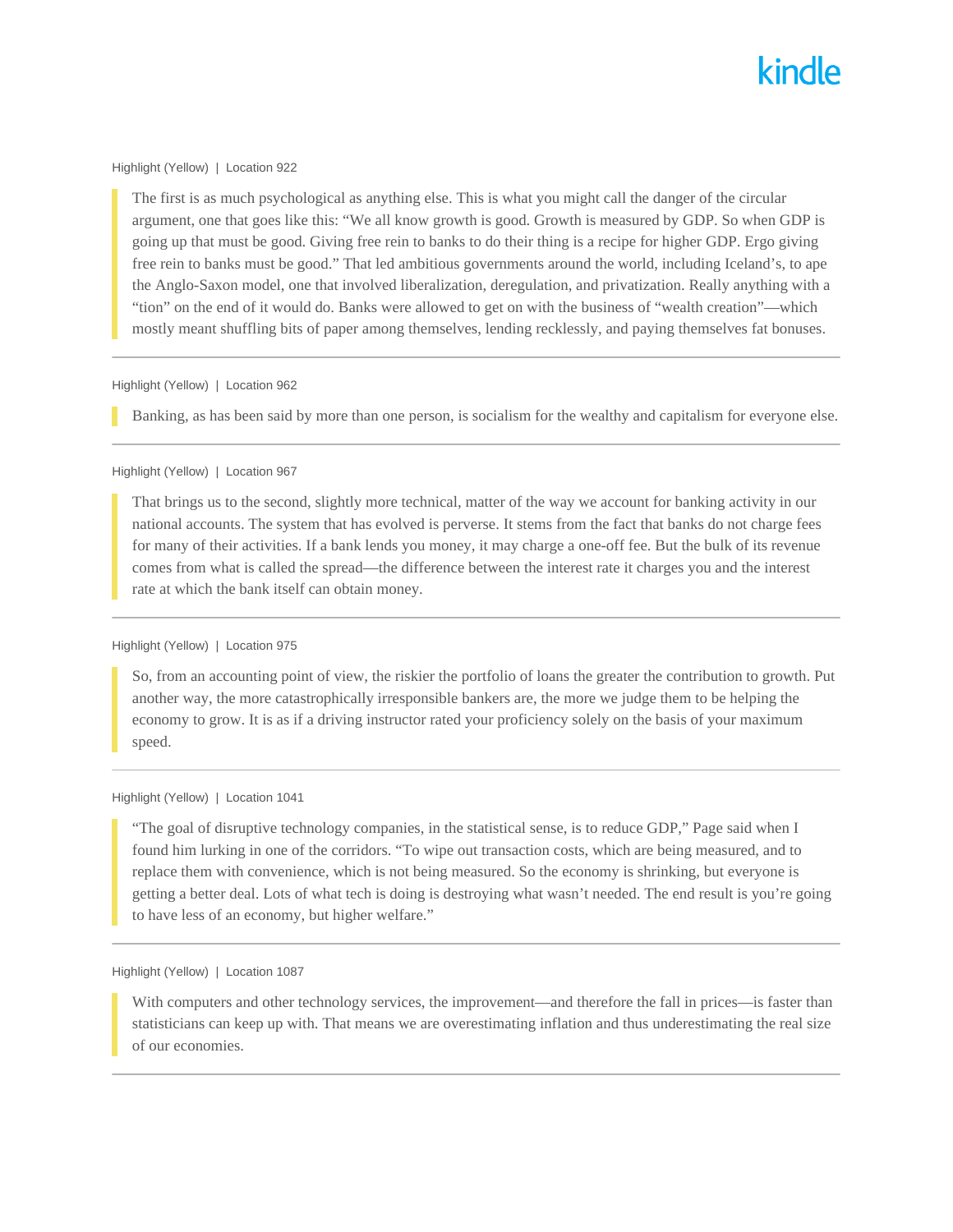#### Highlight (Yellow) | Location 1181

Many are open twenty-four hours a day. They are cheap but of excellent quality and incredibly convenient, yet looked at in purely numerical terms less efficient than cavernous US superstores on the outskirts of big cities. These experiences are incomparable. Nor, incidentally, is any allowance made for the fact that Japanese shops tend to be within walking or, at most, cycling distance. Data fail to capture the inconvenience of having to drive out of town, or the "externalities"—the unmeasured side-effects—associated with long shopping expeditions: traffic accidents, pollution, road maintenance, stress, and lost time.

#### Highlight (Yellow) | Location 1186

Services are inherently subjective. An engineer is asked how to make the service on the London–Paris Eurostar more pleasant. He recommends spending £6 billion on new track to shorten the three-and-a-half-hour journey by forty minutes. An advertising executive is asked the same question. He comes up with a different solution. He recommends hiring male and female supermodels to walk up and down the aisles dispensing free Chateau Petrus throughout the journey. The train company will save billions on new track. And passengers will actually ask for the trains to slow down.12

# Highlight (Yellow) | Location 1239

One report found that only 2 percent of the cost of an iPhone went to Chinese labor, with 30 percent going to Apple's shareholders in the form of profits.

#### Highlight (Yellow) | Location 1303

Without a decent job, a person's chance of finding a stable partner falls, and the risk of drug addiction, alcoholism, depression, and suicide rises.

# Highlight (Yellow) | Location 1398

The fact that an economy is growing tells you nothing about what is happening to the distribution of wealth. True, we cannot forget the lessons of the previous chapter, which are that quality improvements and technological advances could mean we are better off than we think.25

Highlight (Yellow) | Location 1546

See, what I'm trying to push," he says, "is that this number is not a meaningless number. But you have to understand what its meaning is."

#### Highlight (Yellow) | Location 1688

of Asia's most rambunctious democracies, one that in 2017 had the confidence to impeach a president for abuse of office.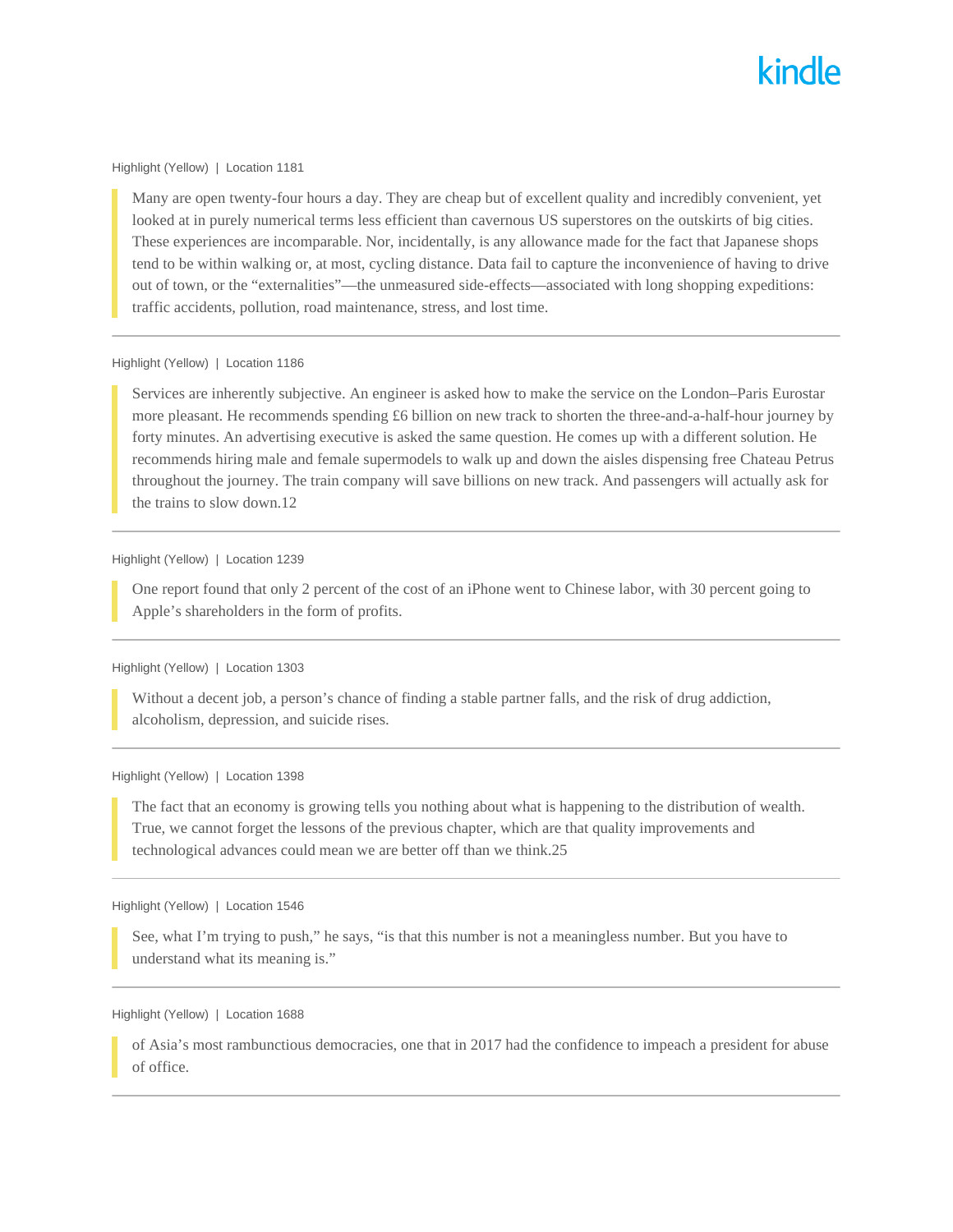#### Highlight (Yellow) | Location 1820

The big advances in health come when a country moves from lower-middle-income status, like India and Indonesia, to upper-middle-income status, like China. That happens at around a nominal income of \$4,000.20

#### Highlight (Yellow) | Location 2009

Still, Niu's small team has produced numbers on China's "real" growth rate—adjusted for waste, environmental destruction, and social disharmony. They are controversial, inconvenient—and more or less secret. "We have a rough calculation but we don't announce it," he says cryptically. Pressed, he concedes that, according to his calculations, "about a third of China's stated GDP is not real." "We shouldn't worship GDP and we shouldn't abandon GDP," he said on another occasion. "Our aim is to have a GDP that consumes fewer natural resources, is less harmful to the environment and has a low social management cost. We want rational, genuine GDP."10

#### Highlight (Yellow) | Location 2111

Imagine for a moment two people, Bill and Ben. Bill is a banker and earns \$200,000 a year at Goldman Sachs. OK, he's miserably paid by banking standards, but bear with me. Ben is a gardener and earns \$20,000 pruning roses and trimming hedges. Who is better off? If you measure the income each receives, then Bill is clearly richer, in fact precisely ten times richer. This measurement is the equivalent of GDP; it tells you about the "flow" of income each receives in a particular year. But, just like GDP, these numbers don't reveal much about the true wealth of Bill and Ben. To discover more, you'd need to know about their stock of assets. Did I forget to mention that Ben the gardener recently inherited a huge country estate in Long Island worth \$100 million? In truth, he works in his own vast garden as a bit of a hobby on Tuesday afternoons and pays himself a token wage. But he plans to sell off the estate next year,

#### Highlight (Yellow) | Location 2123

Our standard growth measurement tells us everything about income and nothing about wealth.

### Highlight (Yellow) | Location 2133

Rather than measuring the flow of incomings and outgoings, it takes a snapshot. It lists assets, liabilities, and shareholder equity. It shows what the company owns and what it owes. In the process it reveals what a company is actually "worth" rather than merely showing the profits it is able to generate this year—but not necessarily in the years ahead.

#### Highlight (Yellow) | Location 2187

count the depreciation of assets. "If a wetland is drained to make way for a shopping mall, the construction of the latter contributes to GDP, but the destruction of the former goes unrecorded." If the social worth of the mall was less than the social value of the wetland, "the economy would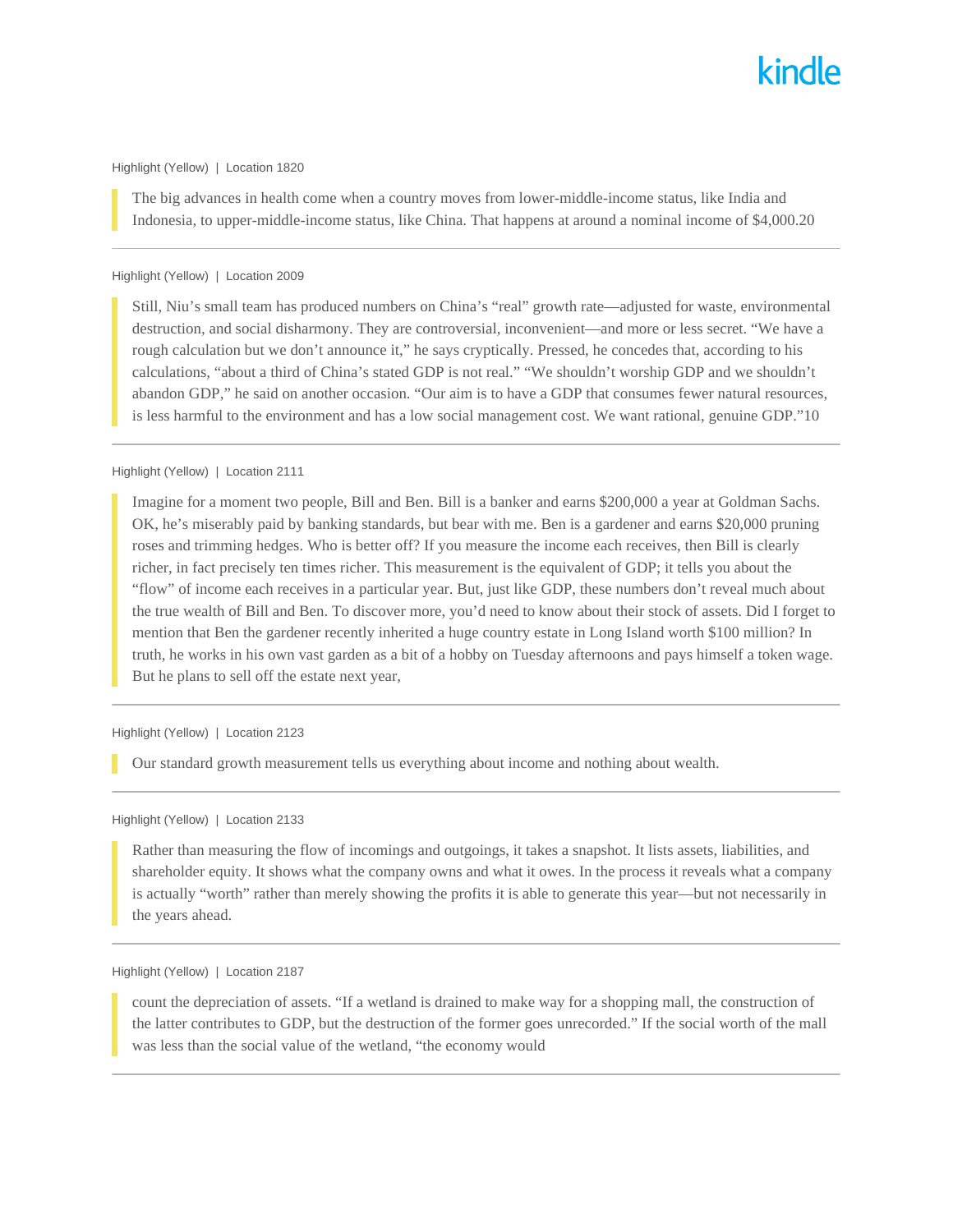#### Highlight (Yellow) | Location 2405

indefinitely so long as it is paid for in endlessly printable, potentially worthless, currency.13 Instead of pounds, dollars

#### Highlight (Yellow) | Location 2576

Many countries, especially ones in the developing world with weak institutions, fall prey to the so-called resource curse. Instead of using revenue to build the country's future, they scramble to spend it as fast as possible. What should be a once-in-a-lifetime chance to improve a country's prospects becomes what economists call a rent-seeking opportunity, with those in power and their hangers-on scrambling to make a quick buck.

# Highlight (Yellow) | Location 2656

Homo economicus, "a somewhat miserable vision of a human being who is constantly calculating, putting prices on things, neurotically pursuing his own personal interests at every turn."

# Highlight (Yellow) | Location 2704

One paper written at the London School of Economics compared data from a twice-yearly Eurobarometer survey conducted since 1973 against election results across Europe. In the survey, which covers a random sample of more than one million respondents, people are asked, "On the whole, are you i) very satisfied, ii) fairly satisfied, iii) not very satisfied or iv) not at all satisfied with the life you lead?" The paper found that answers to that question were a "robust predictor of election results" and a better guide to voting intention than any other measure including GDP.8 To Bill Clinton, Layard says, "It's happiness, stupid."

Highlight (Yellow) | Location 2736

have dominated the list of the happiest countries on earth.9 The 2016 report was no exception, with all five Nordic countries in the top ten. That's not bad for a group of nations

# Highlight (Yellow) | Location 2746

sub-Saharan Africa, a result replicated in other surveys. Denmark is the happiest country on earth, Burundi the saddest.

#### Highlight (Yellow) | Location 2750

If you thought happiness was purely a matter of a person's mood or personality, you might expect people to adapt to whatever conditions they lived in and to exhibit similar levels of happiness around the world. That is decidedly not the case. In countries where conditions are objectively bleak, people assess themselves as unhappy.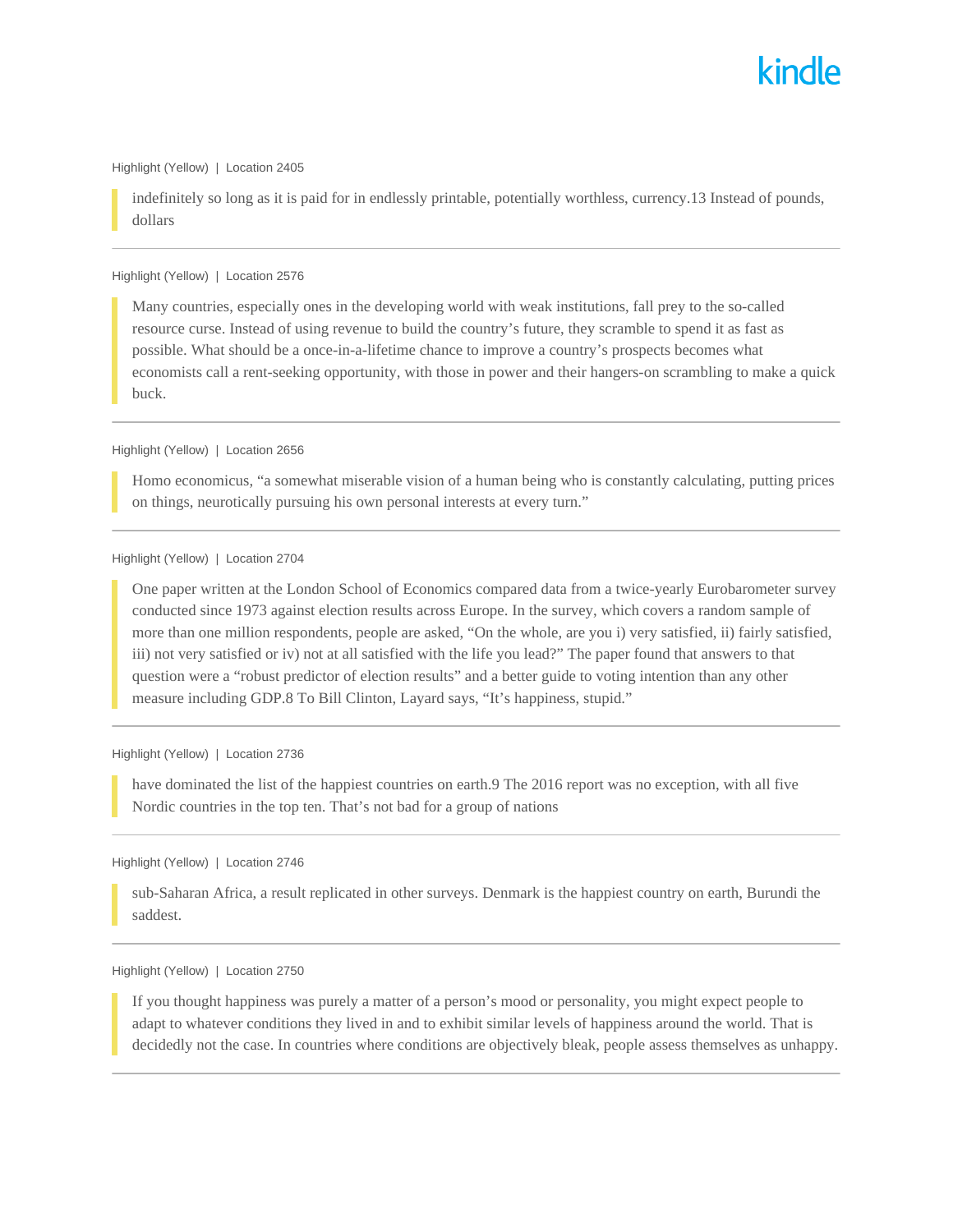#### Highlight (Yellow) | Location 2771

According to the authors of the report, three-quarters of the variation between happy and less happy nations can be explained by six variables. These are income (GDP per capita), healthy years of life expectancy, having people to turn to, trust in others (roughly equated to lack of corruption), perceived freedom to make life decisions (what is sometimes called agency), and generosity (the propensity to donate to charity).

#### Highlight (Yellow) | Location 2798

Layard is so convinced the data are robust, he thinks government policy should be aimed at happiness maximization, not growth maximization. "We know that the really big factors that influence happiness are mental health, which is hugely important, and the quality of relationships in the family,

#### Highlight (Yellow) | Location 2823

family. Addictively seeking status and income is like smoking. "We usually deal with addictive expenditures by taxing

# Highlight (Yellow) | Location 2824

rightly so…We should not hesitate to tax other unhealthy

### Highlight (Yellow) | Location 2827

banning advertising directed at under-twelve-year-olds on the grounds that it inculcates consumerist—and ultimately fruitless—desires in the young and impressionable.

#### Highlight (Yellow) | Location 2838

disruption, alienation and higher crime in areas with large transient populations. "A good predictor of low crime rates is how many friends people have within fifteen

# Highlight (Yellow) | Location 2844

produce the same impact through relieving poverty. "To say mental health is a bigger issue than poverty makes some people very angry. But the evidence is so glaring, you have to say it."

#### Highlight (Yellow) | Location 2851

He cites a study in which 77 percent of Swedish children aged eleven to fifteen supported the assertion "Most of the students in my class are kind and helpful." In the US only 53 percent agreed with the statement, and in the UK that view was shared by only 43 percent. Britain, it seems, is good at teaching children how to get ahead. Sweden is better at teaching them how to get along.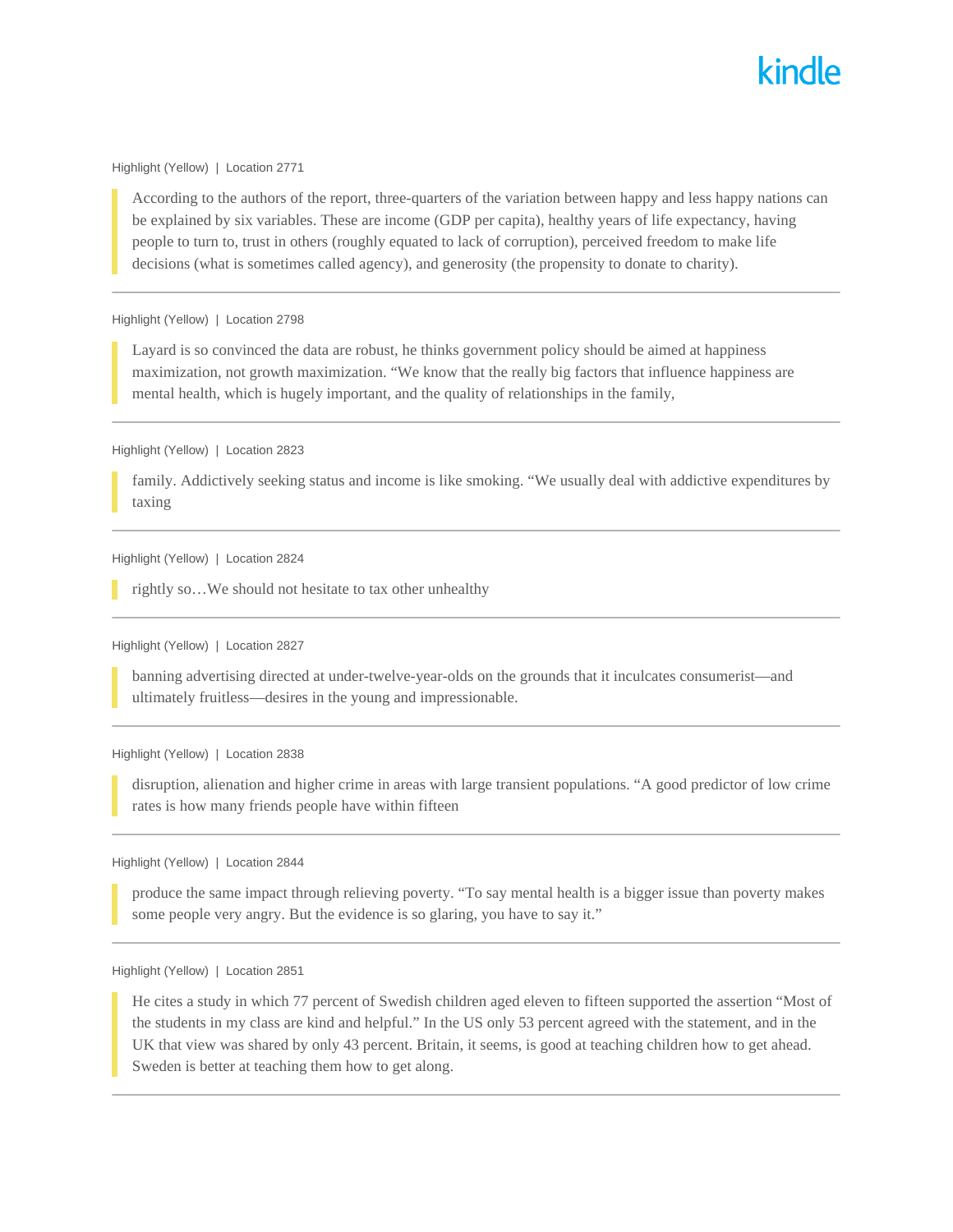#### Highlight (Yellow) | Location 3035

In explaining the GPI's rationale, the department's website gives the example of economic expansion resulting from the "explosive growth of urban sprawl." All that activity in construction, new sewerage systems, new roads, and new cars counts toward growth, but sprawl is also associated with several costs such as longer commutes, loss of community, destruction of natural land, as well as water and air pollution. "Just because we are exchanging money within an economy does not necessarily mean that we are sustainable or prosperous." It is pure Kuznets.

#### Highlight (Yellow) | Location 3145

we can see a sunset or see the mountains," says McGuire. "It's soul crushing." When he first started costing Maryland's wetlands, forests, and green spaces, he says, "I'm like, this is not cool." But, he has concluded, in the real world of policymaking "numbers matter and money matters more. People say, 'How do you put a price on the priceless?' But if you don't do that, this is what you get, what

### Highlight (Yellow) | Location 3201

to something hard to price—say volunteer work, life expectancy, clean air, or a sense of community—you must either figure out a way of attaching a dollar amount to it or just forget all about it. The idea that all things can be priced stems partly from the work of Jeremy Bentham, the man whose missing head, you'll recall, is worth ten pounds. The theory of marginal utility, a foundation of modern economics, states that the price of a good or a service reflects the additional satisfaction gained from consuming an extra unit of that product. It is this reductionism

# Highlight (Yellow) | Location 3245

The easiest way of increasing the size of an economy is simply to add people. If Donald Trump wants 3 percent growth, it is very easy to achieve: all he has to do is knock down that unbuilt wall and invite in 10 million new people to America each year. What he really wants, however, is 3 percent per-capita growth, which is quite another thing—and much harder to achieve.

# Highlight (Yellow) | Location 3251

growth rates, as being in a "demographic death spiral."4 Economists are so wedded to the idea that the economy must always be expanding that they find it hard to break the logic of "just add people." If Thomas Malthus thought more and more people would be the death of human civilization, modern economists think the reverse. Yet unless

#### Highlight (Yellow) | Location 3331

They are hugely political. If we bother to measure something, it is because we think it is important and want to influence it. For those who accept that high levels of CO2 are bad, the objective is to control or reduce it. But for those who